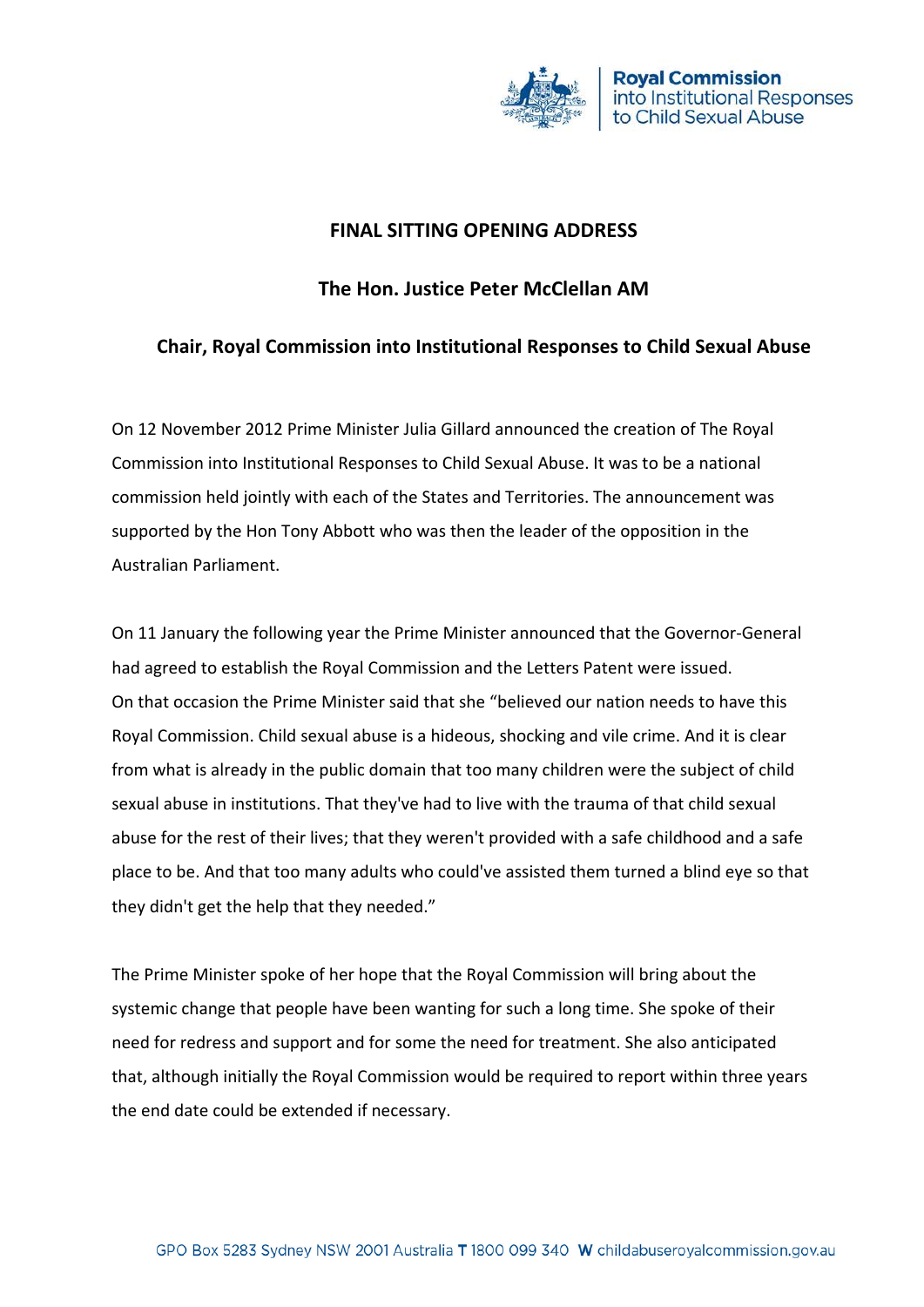Finally the Prime Minister emphasised the potential for the Royal Commission to make sure that the terrible wrongs that have been done in the past to children in our country, to the greatest extent, never happen again.

The Royal Commission held its opening sitting in Melbourne on 3 April 2013. On that occasion I spoke of the intention of the government to seek an amendment of the Royal Commission Acts to enable the Royal Commission to receive the personal stories of individuals in what have become known as private sessions. As the government anticipated private sessions have been one of the fundamental tasks of the Royal Commission. On that day we also opened our telephone call centre to enable survivors to make contact with us to report allegations of sexual abuse in an institutional context and make arrangements to attend a private session.

In all more than 15000 people who we have confirmed to be within our terms of reference have contacted the Royal Commission.

Just over 8000 people have come and spoken with a Commissioner in a private session. For many of those people it has been the first time they have told their story. Most have never been to the police or any person in authority to report the abuse. More than 2500 allegations have been reported by the Royal Commission to the police. Many of these matters came to our attention in a private session. So far 230 prosecutions have been commenced. Although hundreds of matters are at different stages of investigation throughout Australia, it is inevitable that some alleged offenders will have already died. In addition to private sessions, more than 1300 survivors have provided us with a written account of their experiences. We have also heard from parents, spouses and siblings about allegations of the abuse of their relatives, many of whom have died, sometimes through suicide.

For victims and survivors, telling their stories has required great courage and determination. Most are stories of personal trauma and many are of personal tragedy. It is impossible not to share the anger many survivors have felt when they tell us of their betrayal by people they believed they were entitled to trust.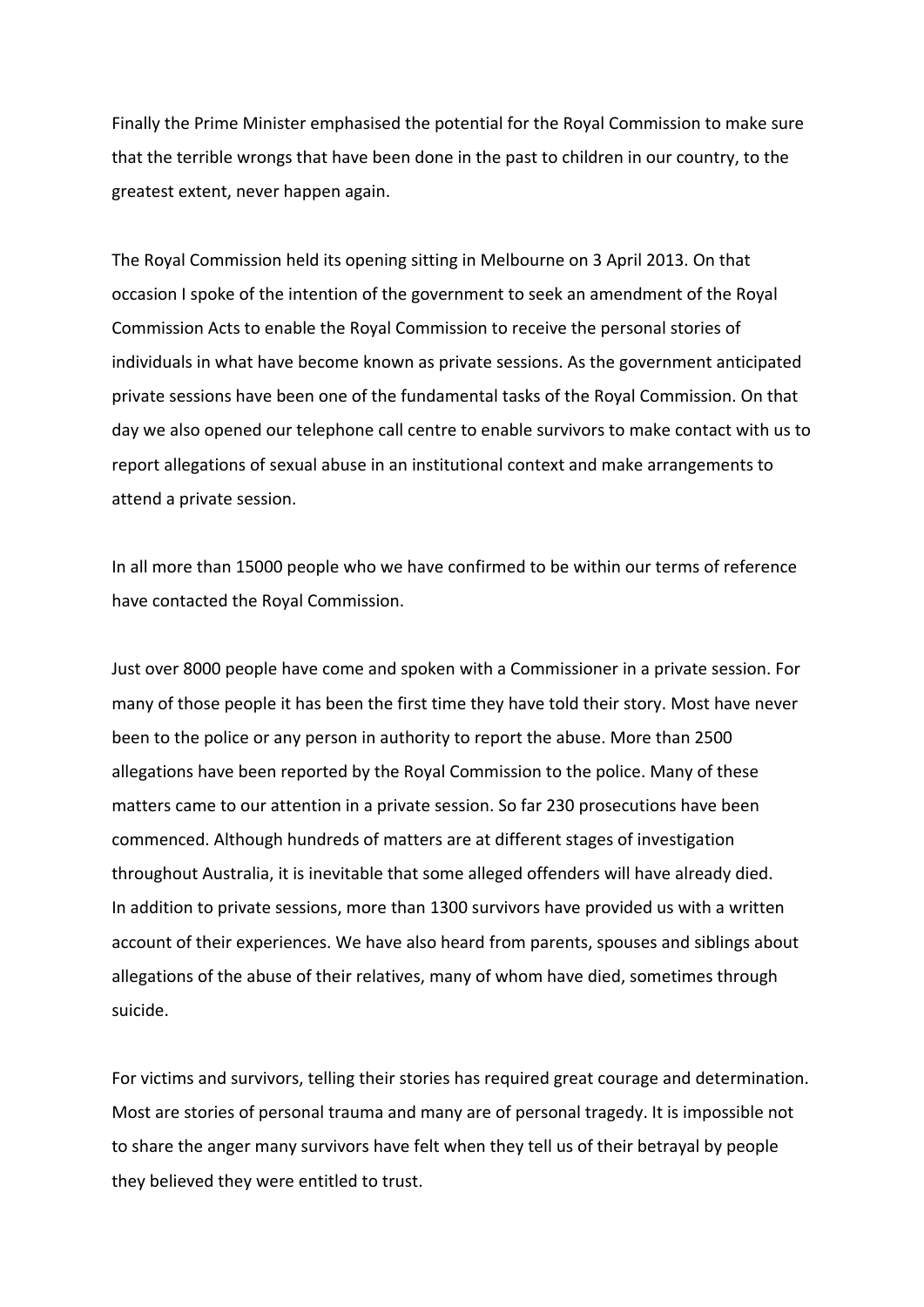For many survivors talking about past events required them to revisit traumatic experiences that profoundly harmed them. Many spoke of having their innocence stolen, their childhood lost, their education and prospective career taken from them and their personal relationships damaged. For many sexual abuse is a trauma they can never escape. It can affect every aspect of their lives.

We also witnessed extraordinary determination and resilience. We spoke with many people who, with professional help and the support of others, have taken significant steps toward recovery.

The Commissioners thank each of the survivors who told us their story. They have had a profound impact on the Commissioners and our staff. Without them we could not have done our work. Each survivor's story is important to us. Their stories have helped us to identify what should be done to make institutions safer for children in the future. It has been a privilege for the Commissioners to sit with and listen to survivors. The survivors are remarkable people with a common concern to do what they can to ensure that other children are not abused. They deserve our nation's thanks.

Many survivors have been assisted by organisations whose purpose is to support them and advocate on their behalf. Early in our work we met with the leaders of these groups and we continued to work with them throughout the Royal Commission. They helped us to develop an appropriate private sessions process and worked with our counsellors to ensure the wellbeing of all survivors we heard from. Supporters and advocates assisted in the preparation of written accounts, attended as support persons in private sessions and assisted witnesses in our public hearings. They have our great respect for the remarkable work they do, often with limited resources.

The Royal Commission conducted a total of 57 case studies, resulting in 44 separate reports to government. Because of ongoing criminal investigations and prosecutions, we have recommended that our case study reports, concerning Catholic Church authorities in Ballarat and Melbourne and some events in New South Wales and the Anglican Diocese of Newcastle, should be suppressed in whole or in part until the criminal process has been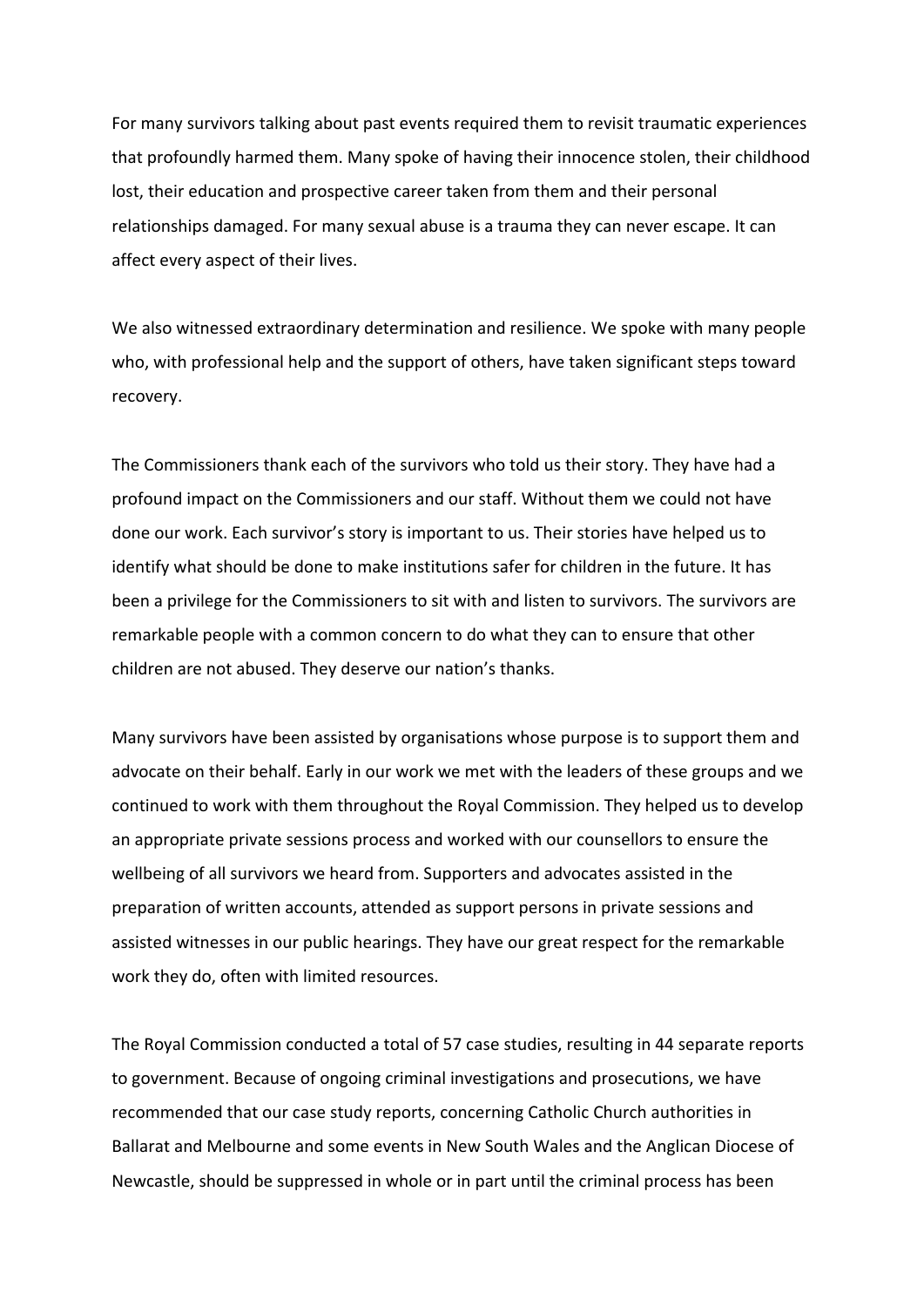concluded. Although I know this will be disappoint some people it is important that nothing should occur that might compromise any criminal proceedings.

To gain an understanding of past events and develop recommendations to bring effective change across a broad range of complex issues we needed the cooperation of many people and institutions. Although this was not always the case, many institutions and government agencies accepted that they had failed and engaged constructively with us in discussions about how they should change. The Commissioners thank the governments and all of the institutions and individuals who participated in our various consultation processes, including our many roundtables, that have assisted in developing our recommendations.

We also thank the media organisations for their interest in and comprehensive reporting of the Royal Commission's work. Many media outlets provided extensive coverage. The ABC reported every case study on television, radio and online almost every sitting day. The work of the Royal Commission in many areas was led by Ms Gail Furness SC, Senior Counsel Assisting. Together with a number of other counsel, she was responsible for the multiple forensic tasks required of the Royal Commission. However, her contribution to the inquiry extended well beyond those tasks. She played a significant role in the development of our recommended policy responses in many areas.

More than 680 people worked for the Royal Commission during its life, across the varied range of our activities. The Commissioners thank each of them. Although the work was stressful and often confronting, they came to the Royal Commission intent on seeing change to improve the safety of children and a just response for survivors.

A number of aspects of our work were unique, particularly our engagement with survivors and the wider community. Our research and policy development covered a broad range of issues. Our public hearings required intense and comprehensive preparation. The development of our conclusions, recommendations and reports involved input from staff across the organisation. Our senior management team, together with the Chief Executives, ensured that the Royal Commission completed our task in a timely manner and within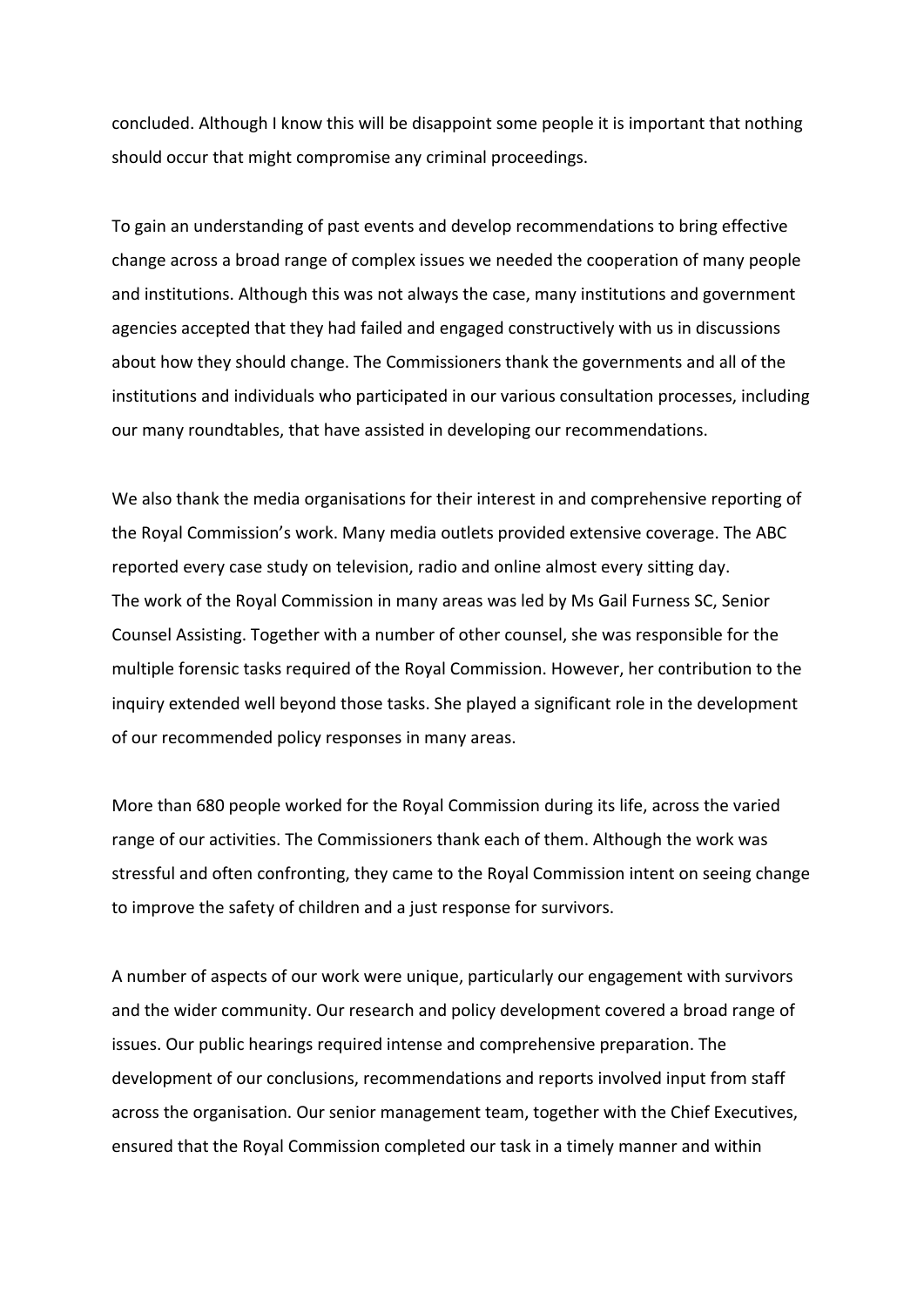budget. We are particularly appreciative of the contribution of Chief Executive Mr Philip Reed to the Royal Commission's effective operation.

More than 4000 individual institutions have been reported to us as places where abuse has occurred. While some institutions have ceased to operate, others continue to be actively engaged with children and young people. The most effective use of our resources, and the risk of prejudicing criminal investigations or prosecutions meant that we could not publically examine or report on many institutions in which survivors told us they had been sexually abused and that the response to their allegations was inadequate.

The failure to protect children has not been limited to institutions providing services to children. Some of our most important state instrumentalities have failed. Police often refused to believe children. They refused to investigate their complaints of abuse. Many children who had attempted to escape abuse were returned to unsafe institutions by police. Child protection agencies did not listen to children. They did not act on their concerns, leaving them in situations of danger. Our criminal justice system has created many barriers to the successful prosecution of alleged perpetrators. Investigation processes were inadequate and criminal procedures were inappropriate. Our civil law placed impossible barriers on survivors bringing claims against individual abusers and institutions.

Many institutions we examined did not have a culture where the best interests of children were the priority. Some leaders did not take responsibility for their institution's failure to protect children. Some leaders felt their primary responsibility was to protect the institution's reputation, and the accused person. Many did not recognise the impact this had on children. Poor practices, inadequate governance structures, failures to record and report complaints, or understating the seriousness of complaints, have been frequent. The greatest number of alleged perpetrators and abused children, in Church managed facilities that we are aware of, were in Roman Catholic institutions. In many religious institutions, in particular but not only the Catholic Church, the power afforded to people in religious ministry and the misplaced trust of parents combined with aspects of the culture, practices and attitudes within the institutions to create risks for children. Alleged perpetrators were often allowed to have access to children even when religious leaders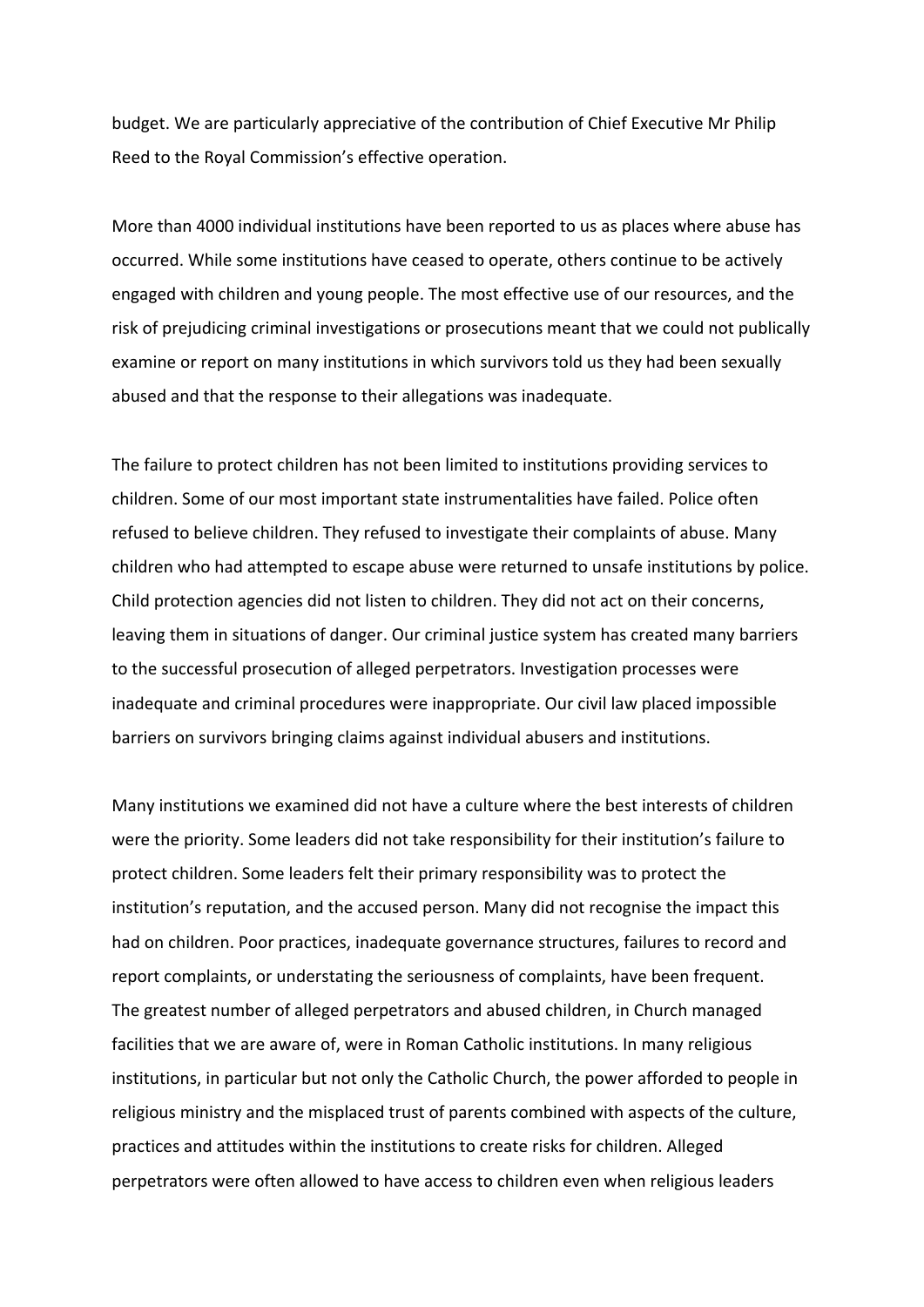knew they posed a danger. Alleged perpetrators were often transferred to another location where they had access to children but were never reported to police.

It was obvious to the Commissioners early on in our work that in many institutions there were structural and cultural problems which had allowed and in some cases facilitated the sexual abuse of children. Some of those problems had the consequence that, when the abuse was brought to the notice of the institution, the response was inadequate and in many cases unjust. It may have been because of the exalted role of the abuser, the desire to protect the reputation of the institution or just to protect an abuser who was also a friend. In some cases, the aggressive hand of the lawyer was engaged, ensuring that an appropriate and just response to a survivor was impossible.

The sexual abuse of children is not just a problem from the past. Child sexual abuse in institutions continues today. We were told of many cases of abuse that occurred in the last 10 to 15 years in a range of institutions, including schools, religious institutions, foster and kinship care, respite care, health and allied services, performing arts institutions, childcare centres and youth groups. We heard in private sessions from children as young as seven years of age who told us they had been recently abused. In some case studies into schools the alleged abuse was so recent that the children are still attending school.

The conjunction of events which the Royal Commission has examined can only be described as a national tragedy. Across many decades many institutions failed our children. Our child protection, criminal and civil justice systems let them down. Although the primary responsibility for the sexual abuse of a child lies with the abuser and the institution of which they were part, we cannot avoid the conclusion that the problems faced by many people who have been abused are the responsibility of our entire society. Society's values and the mechanisms which were available to regulate and control aberrant behaviour failed. You may be aware that the Royal Commission has already provided three policy reports to government. Working with Children Checks, Civil Litigation and Redress, and Criminal Justice. The final report, which will be given to the Governor-General tomorrow, apart from detailing our conclusions and recommendations, will cover a broad range of issues relating to both government and institutions.